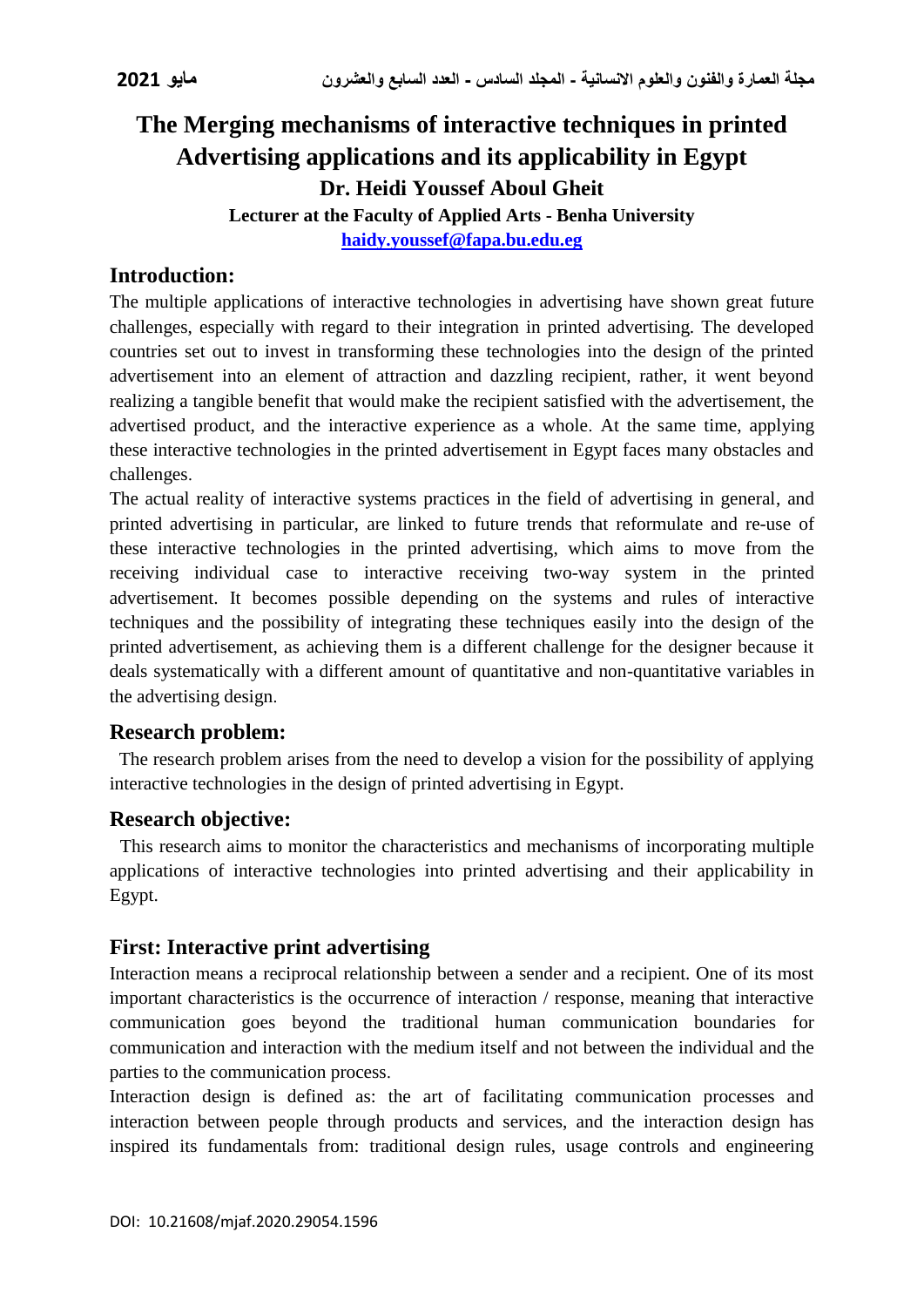sciences, but by applying its own methods and practices that are consistent with the nature and desires of users and that change across time.

The interaction is multidimensional in design, which he presented for the first time *Gillian Crampton Smith* in presentation of her book " Designing Interactions ", she mentioned that interaction dimensions includes (Words - Visual Representations - Physical objects or space - Time -Behavior) while (Sally J. Macmillan et al.,2002) added that the interaction dimensions in the design is overlapping relationship, it could be clarified by the following figure:



# **There are a set of basic features in interactive design practices that can be shown as follows:**

- Better understanding of user needs as each user has his own requirements.
- Focus on the capabilities, behaviors and individual user differences.
- User integration and participation to various degrees in all stages of the design process.
- Data is becoming more about user and experience (USER experience).
- Repetitive designs and alternatives achieve the same goal.
- New ways and means to show and visualize virtual reality.

The characteristics of the interactive process of realization of the interactive ad have some features that distinguish it from the traditional ad, which makes its application give added values and multiple challenges, namely:

- The perception process of interactive advertising is a constructive process in which details are collected from the design elements based on self-experience, in order to put them in a meaningful framework to complete the realization process.

The perception process of interactive advertising is selective, as the viewer understands what attracts his interest.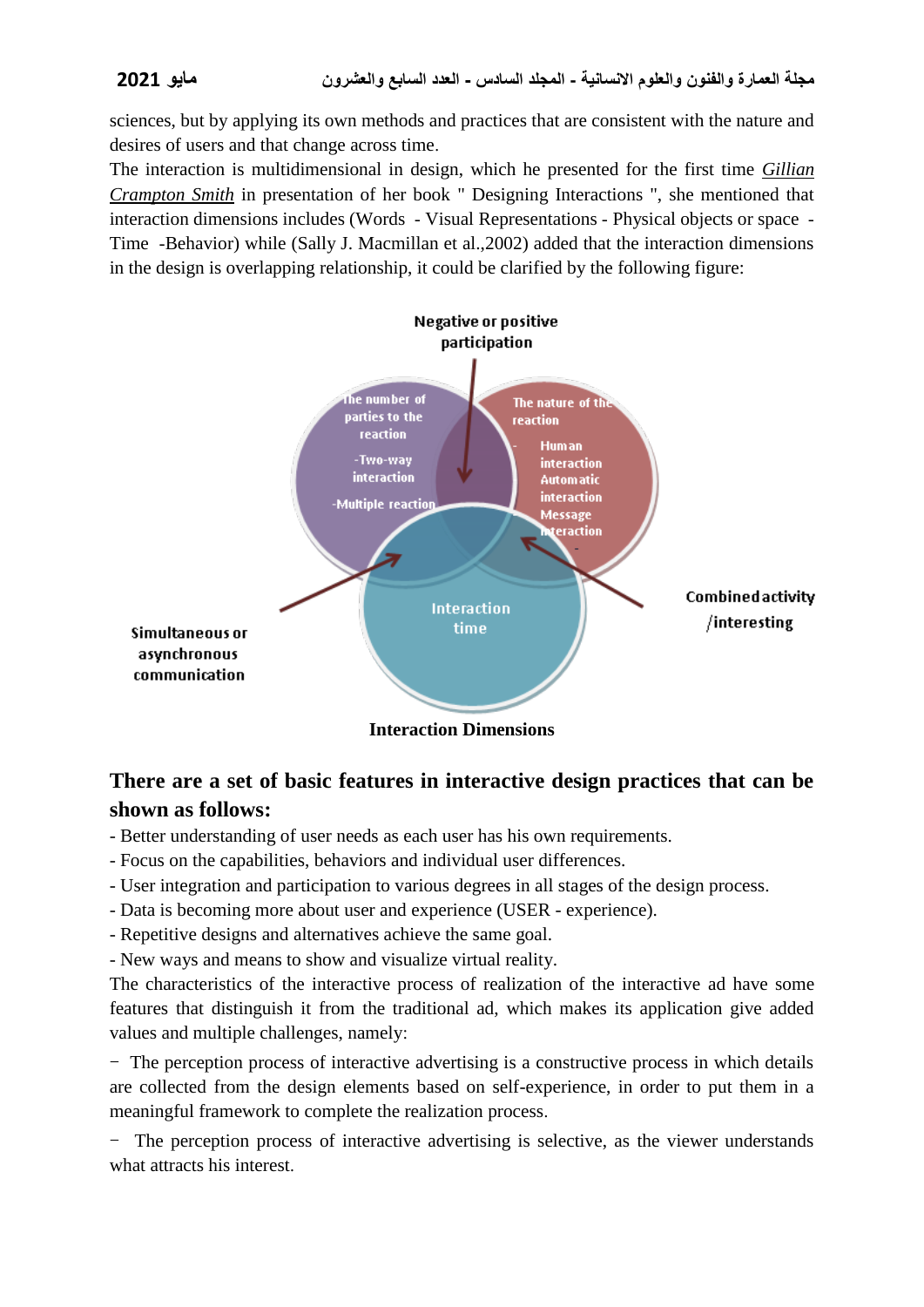- The perception process of interactive advertising varies with different experiences, tendencies and trends.

The perception process of interactive advertising is a meaningful process; it gives meaning to sensations through the psychological impact that occurs when a sense of the senses is exposed to an external stimulus.

Hence the role of interactive methods in the advertising communication process in printed advertising depend on the ability to employ and integrate large and successive developments in computer technologies. It relies on integrating digital technologies in the process of producing, displaying and retrieving information, based on the small interactive multimedia.

It effectively incorporated interactive media as a powerful and successful method for presenting the advertising message in a print ad, which is becoming more effective as it relates to technical progress.

#### **Second: Incorporation of interactive technologies in the internationally printed advertisement "an analytical study"**

#### **1- Incorporation of precision technology in the printed advertisement:**

This trend is formed by finding the relationship between modern digital technology and traditional and semi-traditional means of communication, where they are merged with modern technological media, and this trend is one of the trends that recently contributed to making clear and significant changes in accepting the traditional means and its message, as it affected the recipient, and opened new horizons of advertising uses and functions, and moved towards a new communication pattern that integrates precision technology in printed advertising, this can be demonstrated through the following cases:

#### **A/ NIVEA sun for kids, advertisement**

This interactive print advertisement from NIVEA aims to address a problem related to summer resort children and the lack of control over their movements on the beach by taking care of them by locating the child, where the advertisement describes the magnitude of the beach and the large number of people who frequent it, which makes it difficult to provide safety for children without observing them well.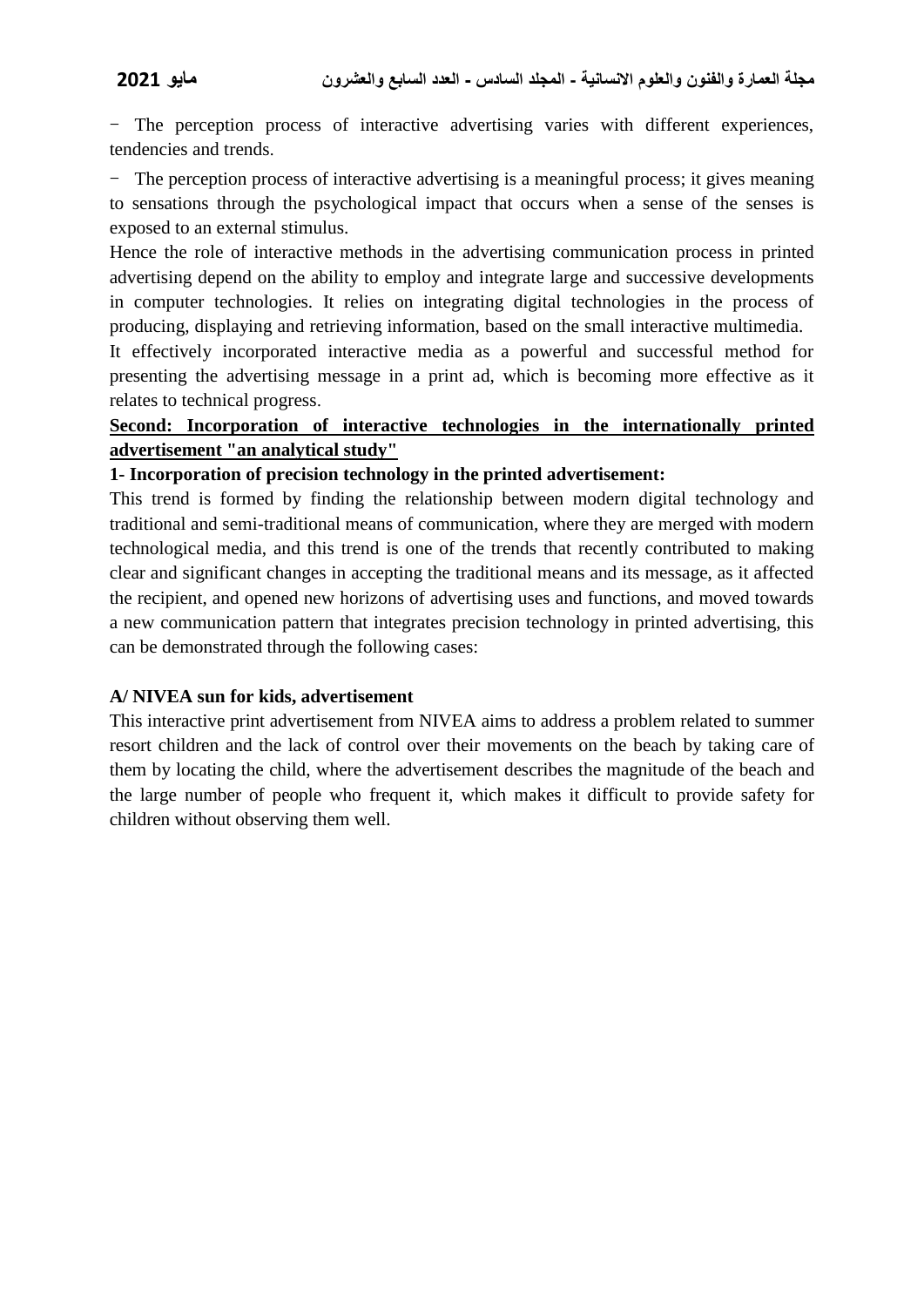

**NIVEA sun kids**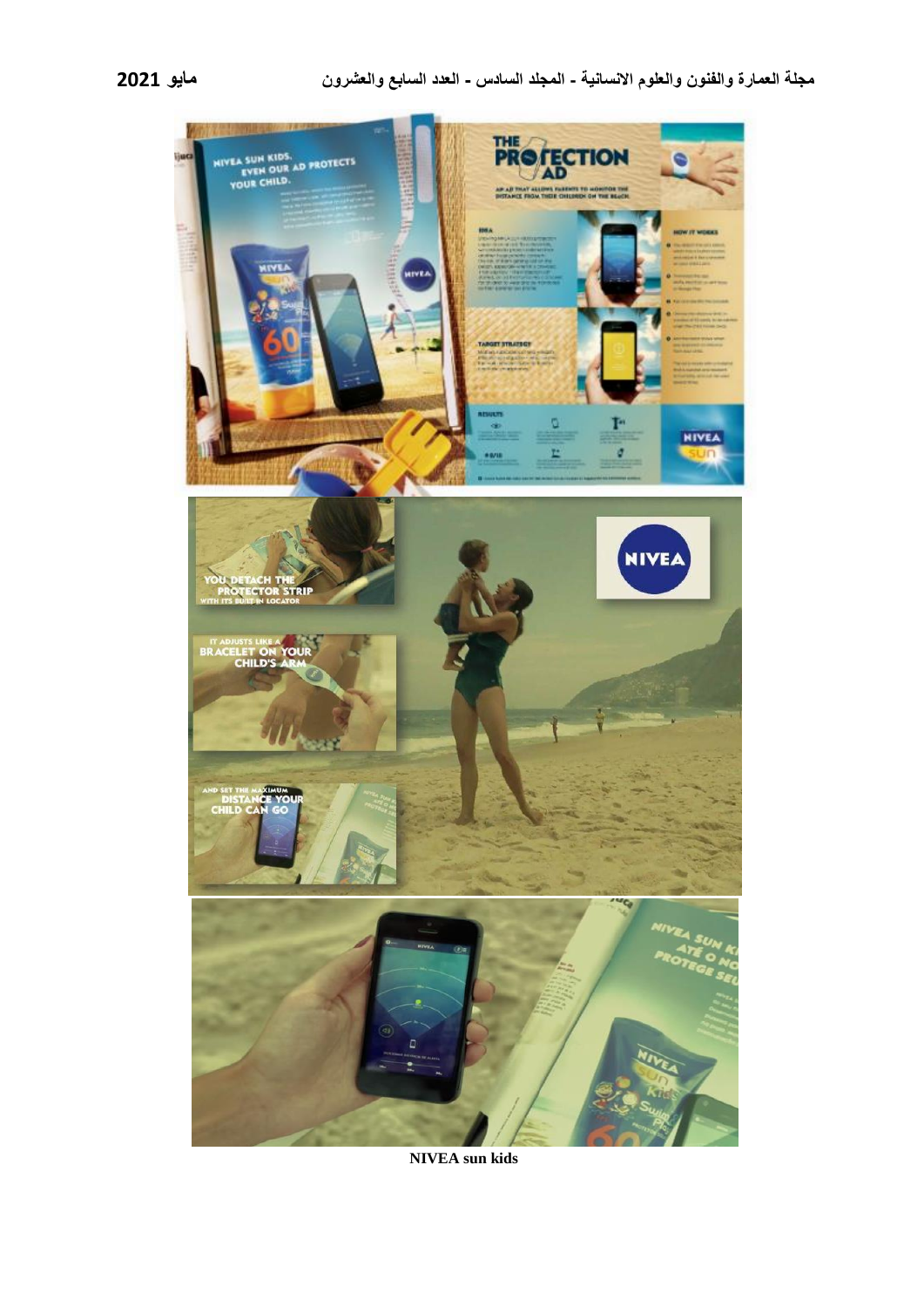#### **B/ The World's First Interactive Print Ad (For The Moto X) WIRED magazine.**

This interactive printed advertisement from Motorola Moto x aims to present a new visualization way to present new design of mobile phone through a creative mechanism to change the light and color in the printed advertisement using the precision technology that was built into the printed advertisement.



**Motorola Moto x**

# **2- Converting the fixed / two-dimensional advertising medium into a moving / three-dimensional advertising medium:**

In this technique, static images are converted into animated images by creating a sense of the presence of an animated video image, and by converting the flat two-dimensional sense into a sense of three-dimensional depth, which is done through traditional printed means of communication and is geared towards integrating the characteristics of the animation into the printed ad, this can be demonstrated through the following case: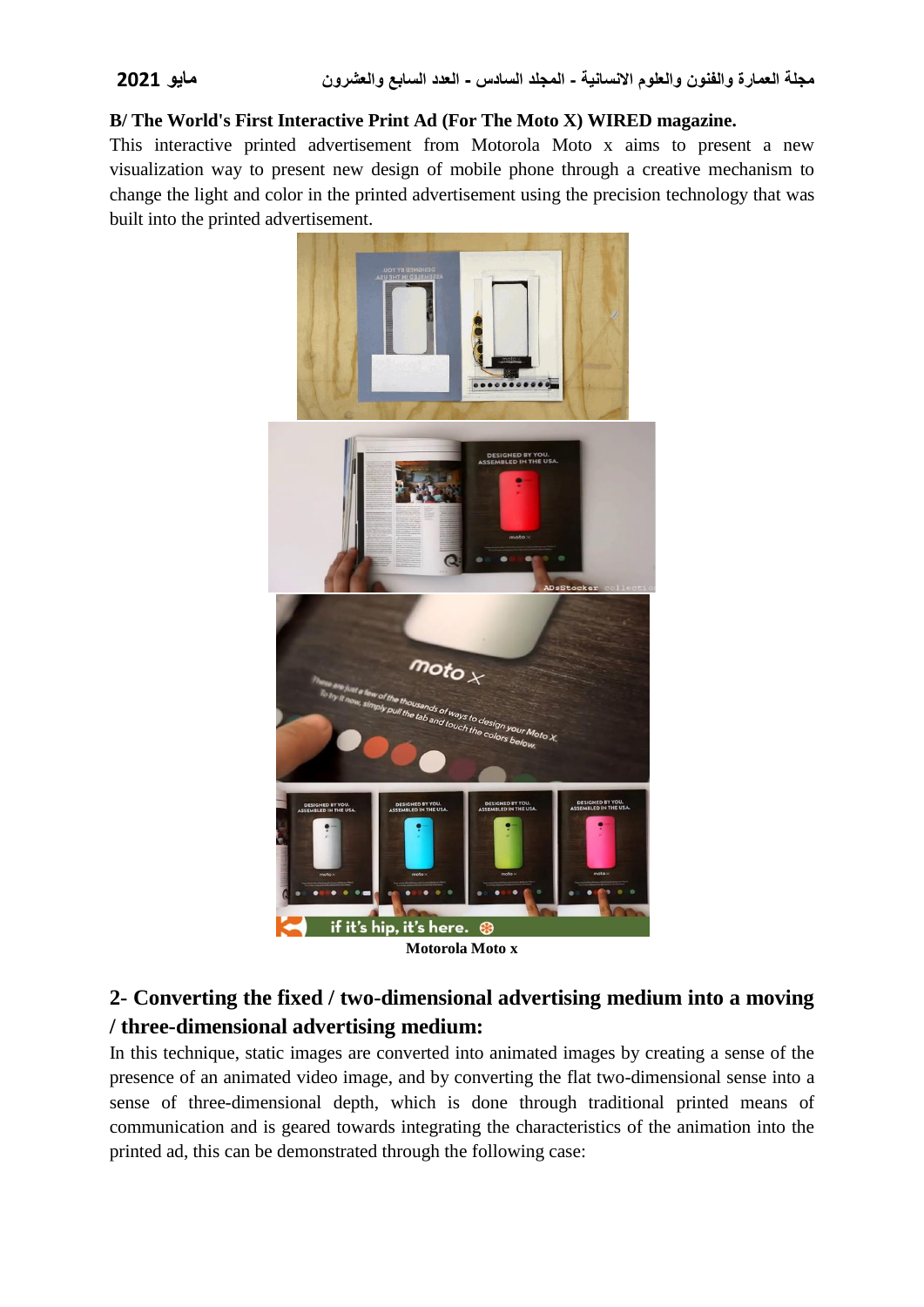#### **- Canon 5d mark II**

This interactive print ad from Canon 5d mark II aims to motivate the recipient to use GOLDRUN TECHNOLOGY to see all ads printed on their smartphones in the form of animated video.



**5d mark II**

#### **3- Converting the printed advertisement into a tool to use it for a new interactive job:**

This trend is formed by finding the relationship between modern technology and traditional media through multiple functional ideas. This trend is one of the trends that recently contributed to opening new horizons for employing modern technology in the printed advertisement, this can be demonstrated through the following case:

### **1-Coca-Cola.FM**

This interactive print advertisement aims for Coca-Cola within the latest issue of Capriccio Magazine, there is the advertisement Coca-Cola.FM, which celebrates the anniversary of its establishment FM Radio one year ago, created by JWT Brazil,



**Coca-Cola.FM**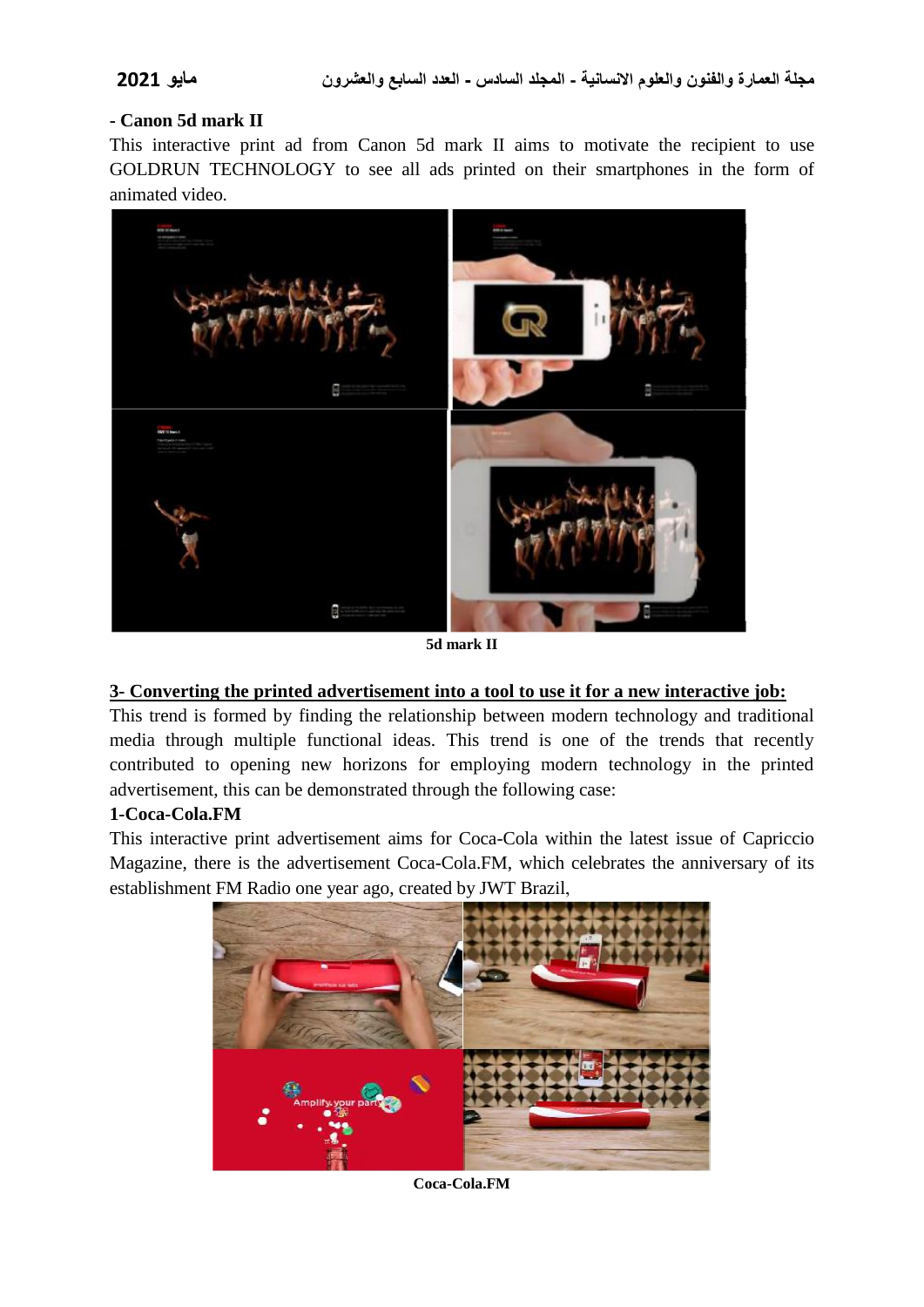#### **B/Nivea-Brazil**

This interactive Nivea print advertisement aims to promote sunscreen products, where Nivea has included a magazine printed compact sheet containing solar panel cells that can charge a cell phone.



**Nivea**

## **Third: The possibility of incorporating interactive technologies in the printed advertisement in Egypt, "a proposed vision"**

The proposed vision for the possibility of incorporating interactive technologies in the printed advertisement in Egypt is based on benefiting from the characteristics of the target audience, design and creating an interactive scenario, the vision includes the following stages:

#### **Stage 1: Characteristics of the target audience:**

This stage is based on a study of the behavior of the audiences of the interactive printed advertisement, which is a basic starting point to know what attracts the attention of the audience while browsing the printed ad, and it includes:

- Know the needs of the target recipient.

- Determine the activities of the target recipient.

### **Stage 2: design characteristics:**

This stage relies on organizing the design contents for the interactive print ad and includes:

- Show the interactive idea simply and clearly.
- Choose the shapes and symbols of the reaction.

### **Stage 3: Analysis Map**

Analysis Map should be characterized by the following:

- Translate the different types of interaction through an analytical visualization that shows the actual experience of the target recipient with the interactive printed advertisement, the method of interaction, the resulting reactions and the response of the target recipient.

- Make the design able to follow the intended recipient's activities and directions.

- Creating a concept or Conceptual Model that depends mainly on the designer's experiences and knowledge of the requirements of the target recipient or the User Mental model and then